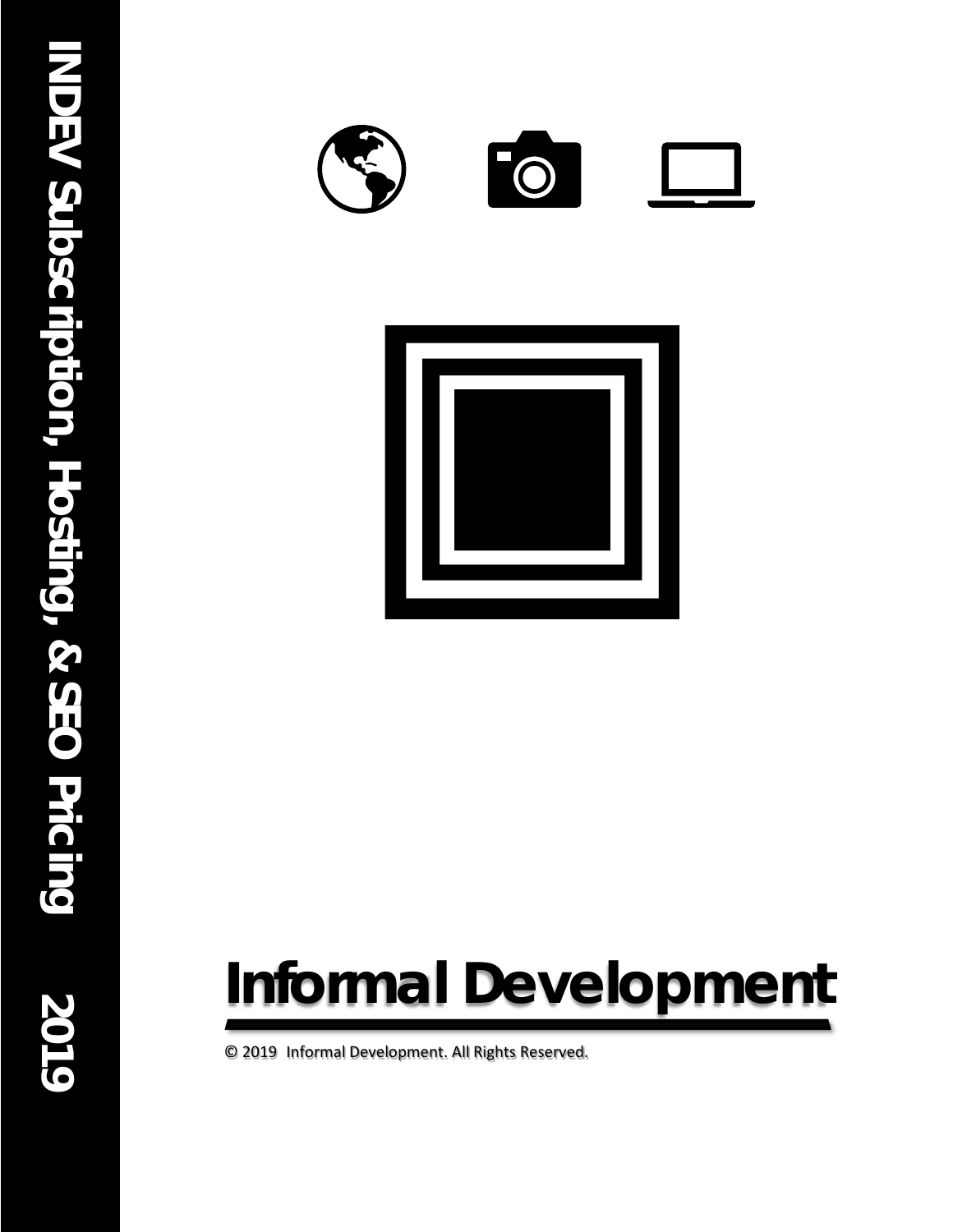Our monthly plans span a wide range of options, so you can fine tune the capacity of your investment. If you are a business that will not directly benefit from a monthly SEO budget, you may opt into our standard hosting & management hosting plans which start at \$79.99 and \$119.99 respectively. Please note that licensing & hosting rights are not transferrable with the hosting or SEO plans. If you would like more information on buying out a specific design or template, or owning your copyright please contact us at (909)-217-9822 or at rijumondal@informaldevelopment.com

# **\$79.99/month**

- Includes all licensing, fees, & copyright for your company.
- US based, true SSD hosting server.
- Unlimited Bandwidth
- Unlimited edits on webpage content. (1-5 labor hours/mo; Single site hosting)
- SSL Security Certificate on domain of your choice.
- Monthly on-site SEO to ensure your website stays relevant on Google.
- INDEV package includes 2 photos per month. (Labor & editing included)

#### **\$119.99/month**

- Includes complete e-mail setup & management for your domain & hosting.
- Includes custom dedicated C-Panel interface for client access & private emails.

# **Multi-Hosting & SEO** Multi-Hosting & SE

**Hosting**

**& INDEV**

## **\$149.99/month**

- Includes all hosting package features listed above.
- Unlimited Edits on webpage content (6-10 labor hours/mo; or multi-site hosting)
- Includes website stats and web traffic analysis for your website.

#### • Includes \$75/mo. budget for SEO, AdWords, or other marketing materials. **\$249.99/mo**

- Includes website stats and marketing analysis for your website & marketing campaign.
- Unlimited Edits on webpage content (11-15 labor hours/mo; or multi-site hosting)